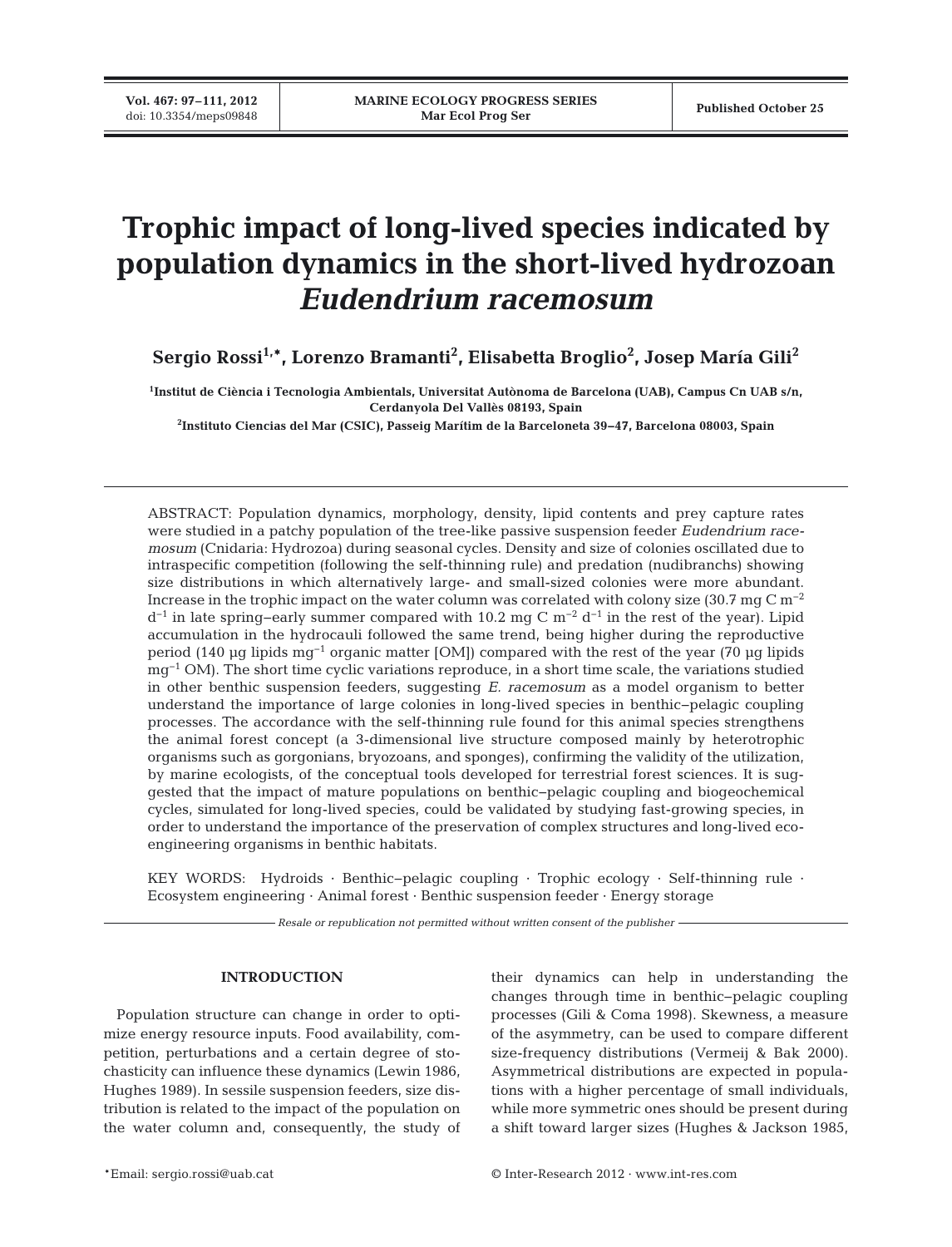Babcock 1991, Bak & Meesters 1998, Adjeroud et al. 2007, Gori et al. 2011). Long-lived benthic suspension feeders play an important role in benthic− pelagic coupling, but their dynamics cannot be directly observed as their life cycles exceed the researchers' life spans. Short-lived species with similar population structure dynamics can be studied in order to validate theoretical models giving a more precise idea of the impact in the water column of small and large individuals.

Terrestrial or aquatic sessile species create structures (plant or animal forest) that enhance energy acquisition and minimize competition for space/ energy and predation. Intraspecific competition leads to changes in population structure in accordance with the availability of space and resources. In benthic suspension feeders, a relationship between resource capture and colony size has been observed (Kim & Lasker 1997). One of the most general empirical rules related to intraspecific competition is the self-thinning rule (Yoda et al. 1963, White 1981). This general law was formulated for plant population biology, but has also been proven valid for some octocorals (e.g. *Paramuricea clavata* and *Eunicella singularis*; Linares et al. 2008). According to this rule, the density of survivors *(d)* is related to their biomass *(w)* by the power equation  $w = K d^a$ , where 'a' is a constant whose value lies between −1 and −2 and log*K* is mostly between 3.5 and 5 (Miyanishi et al. 1979). On the basis of this rule, a non-disturbed population subject only to intraspecific competition will then be expected to follow, during its life cycle, an ideal trajectory based on a power curve with an exponent between −1.3 and −1.8, alternatively showing population structures characterized by low densities and large colonies or high densities and small colonies. In long-lived benthic suspension feeders, the theoretical trajectory of population structure can be extrapolated from the present data considering different populations as snapshots representing stages in a dynamic process of population growth and decline (Bak & Meesters 1998), as Linares et al. (2008) did with *P. clavata* and *E. singularis*, or theoretically modelled on the basis of demographic population models as Bramanti et al. (2009) did with *Corallium rubrum*. In whatever case, due to the long life span of colonies and the slow dynamics of populations, the real time process in long-lived species can never be observed.

Passive suspension feeders are important components of benthic communities creating living 3 dimensional structures called animal forests (Gili & Coma 1998). They are considered surface dependent because their energy inputs depend mainly on the surface exposed to the main currents (Vogel 1981). In fast-growing species that depend on seasonal fluctuations (e.g. hydrozoans), the demographic parameters of the patch (i.e. size, number of polyps, density of colonies) respond to environmental seasonal changes in order to enhance prey capture during or just before the reproductive period and efficiently transform the carbon input into offspring (Gili & Hughes 1995, Bavestrello et al. 2006). In long-lived species, maximal gonadal output coincides with maximum feeding surface (Coma et al. 1994), assuming the extrapolation of short cycles to long cycles to be valid. When benthic organisms share space, morphological adaptations appear over time (Buss 1979); in hydrozoans constrained by seasonal fluctuations, the colonies can alternate their morphology and population structure during the annual cycle (Boero & Fresi 1986, Gili & Hughes 1995, Bavestrello et al. 2006). Population strategy must adapt to food availability, creating the optimal patch structure at the right moment (Sousa 1979, Paine 1994, Pulliam 1996), having a prey capture rate proportional to their capture surface (Sebens 1982). One way of optimizing food capture and allocating more energy to the offspring of ephemeral species is to seasonally increase the feeding surface of the population by concentrating the captures in a low number of taller colonies. Rapid growth is a common strategy for erect organisms in the benthic community to avoid direct competition for space and food (Jackson 1977) and 3 dimensional structures enhance the capture of prey (McMahon 1973). In seasonal environments, sessile organisms suffer strong energy input fluctuations, with periods of abundance and scarcity regulated by environmental factors (Rossi et al. 2006), and shortlived organisms adapt their life cycles to these seasonal trends (Margalef 1974).

The present work focuses on the potential use of the seasonal cycle of the fast-growing hydrozoan *Eudendrium racemosum* as a model for some aspects of the long-term dynamics of taxa such as gorgonians, alcyonarians, or hard corals that play an important role in benthic−pelagic coupling processes. We posed different questions to compare both long-term and short-term strategies. Can the changes in the demographic structure of populations of this hydrozoan be interpreted as an optimization of energy input coinciding with the reproductive period? Can this observation be connected with the optimization of the gonadal output in long-lived species? What is the importance of larger hydrozoan colonies in benthic−pelagic coupling and, consequently, on bio -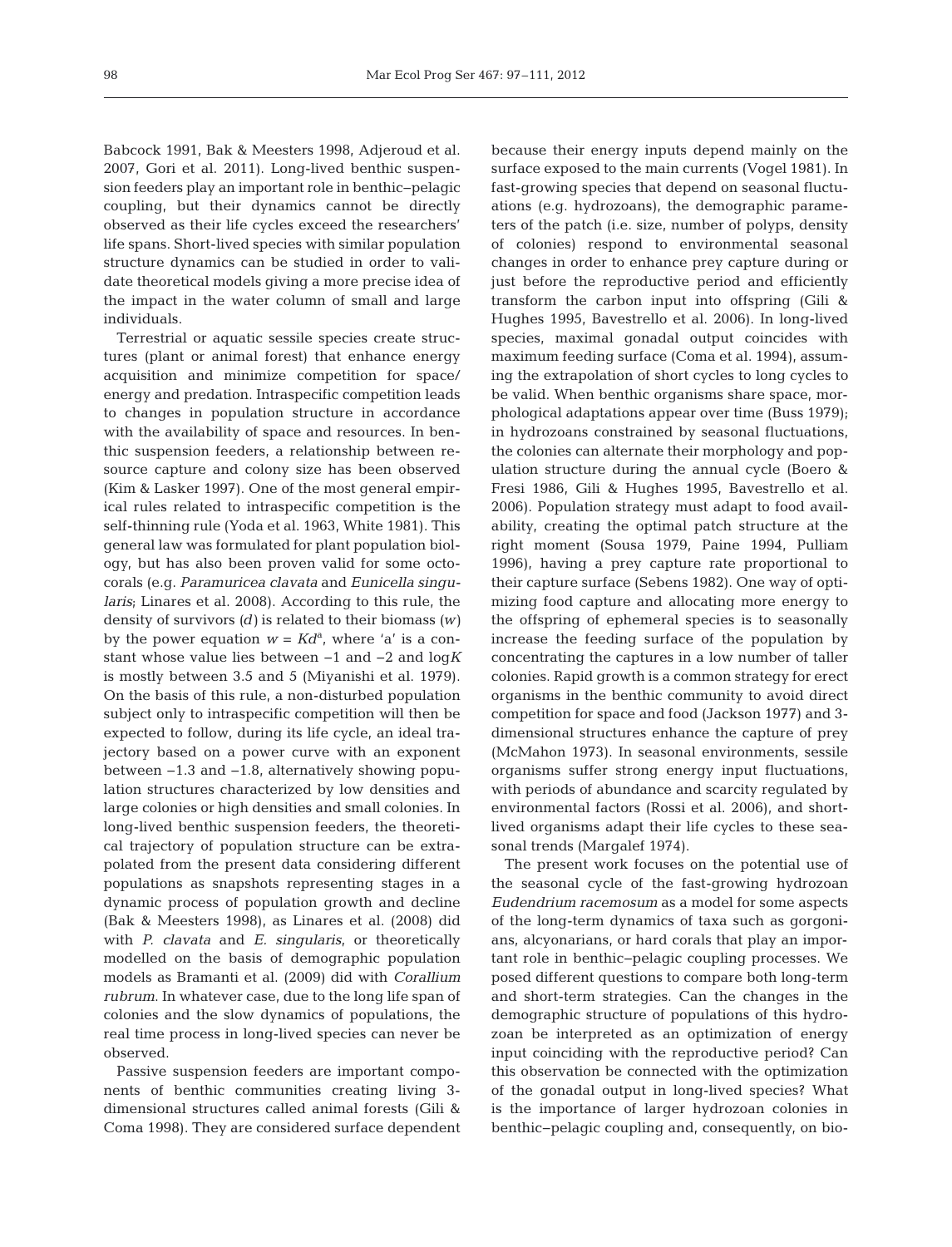geochemical cycles? May hydrozoan population dyna mics be compared to the dynamics of long-lived species in order to evaluate their importance regarding benthic−pelagic coupling?

To answer these questions, 3 different approaches were simultaneously followed: the monitoring of population structure, the impact on the near-bottom seston of hydropolyps (feeding impact) and the energy storage change (in the form of lipids) during a seasonal cycle.

## **MATERIALS AND METHODS**

# **Hydrozoan species chosen, study area and environmental factors monitored**

*Eudendrium racemosum* is a Mediterranean athecate hydrozoan that has been widely studied in the last 25 yr (especially its trophic ecology; e.g. Boero & Fresi 1986, Barangé 1988, Barangé & Gili 1988, Gili et al. 2008, Di Camillo et al. 2012). It forms tree-like colonies (up to 12 cm), with polyps that are 500 µm wide and 650 µm long. This cnidarian tends to be more abundant where currents are bi- or multidirectional (Boero & Fresi 1986). The hydrocaulii arise from common stolons, forming homogeneous populations (Oliveira et al. 2000) that live between shallow-water calcareous and fleshy algal communities (infralittoral zone) (Boero & Fresi 1986, Ballesteros 1992). The reproductive period is between May and October (Boero & Fresi 1986, Barangé & Gili 1988, Sommer 1992, Di Camillo et al. 2012). Like other hydrozoans, it is an opportunistic, non-selective carnivore in which prey capture range is limited only by prey size and mobility (Barangé 1988, Barangé & Gili 1988, Di Camillo et al. 2012), and it also has a high energy input from phytoplankton (Gili et al. 2008). As a passive suspension feeder, the basic functions and structure may be directly compared with long-lived gorgonians, which are also clonal structures with polyps as the basic unit (Sebens 1982).

Our study was carried out in the Medes Islands, NE Spain (43°3' N, 3°13' E) on a steep wall at a depth of between 3 and 6 m, where a dense *Eudendrium racemosum* hydrozoan population is present (Gili & Ros 1985). An accurate description of the environmental and biological characteristics of the water column in the sampling area is available in Rossi & Gili (2005), and a description of the rocky shore annual community dynamics at this depth is available in Garrabou et al. (2002). The temperature at a depth of 5 m was recorded, as by Rossi & Gili (2005), using water tem-

perature profiles made 4 times per week with an inverted thermometer.

#### **Density and patch structure**

From February 1999 until February 2000 a 3.20 m long permanent transect line was followed monthly at a depth of 3.2 to 3.5 m, and hydrocauli were measured and counted in 8 randomly placed squares of  $40 \times 40$  cm in order to obtain data on size structure and density  $(m^{-2})$ . Population was divided into 5 size classes: 0.5 to 2, 2.1 to 4, 4.1 to 6, 6.1 to 8 cm and >8.1 cm height. At the same time, nudibranchs *Flabellina affinis* feeding on the polyps were counted in the same squares studied.

# **Gut contents, morphology/size and total lipid sampling**

The sampling of gut contents, morphology and lipids was done the previous year. The sampling design was carried out in 2 different years (1997 to 1998 and 1999 to 2000) due to time constraints. We made the first observations on population dynamics, similar to those described in the previous subsection for the 1999 to 2000 analysis. Di Camillo et al. (2012) found the same trend in 2006 to 2008 in the Adriatic Sea; thus, we are confident that interannual variations are not major in this species and should not invalidate our sampling model. Furthermore, previous observations in the same study area were similar in both population dynamics and prey capture rates (Barangé 1988, Barangé & Gili 1988, Barangé et al. 1989) and follow the same trends as in other areas (see Boero & Fresi 1986 and Gili & Hughes 1995 for a general picture; see Bavestrello et al. 2006 and Di Camillo et al. 2012 for specifics on the seasonal cycle of *Eudendrium racemosum)*.

From April 1997 to April 1998, 10 hydrocauli were collected each month and fixed immediately in formaldehyde (∼6%, for the morphology and gut content analysis). For lipid analysis, 5 hydrocauli were collected monthly from April 1997 to June 1998 and preserved at 5 to 10°C on the boat and then deep-frozen with liquid nitrogen at the harbor (no more than 30 min passed at 5 to 10°C). The samples were collected by SCUBA diving between 10:00 and 13:00 h to avoid circadian rhythms, and 5 to 10 min before the end of each dive to prevent prey digestion.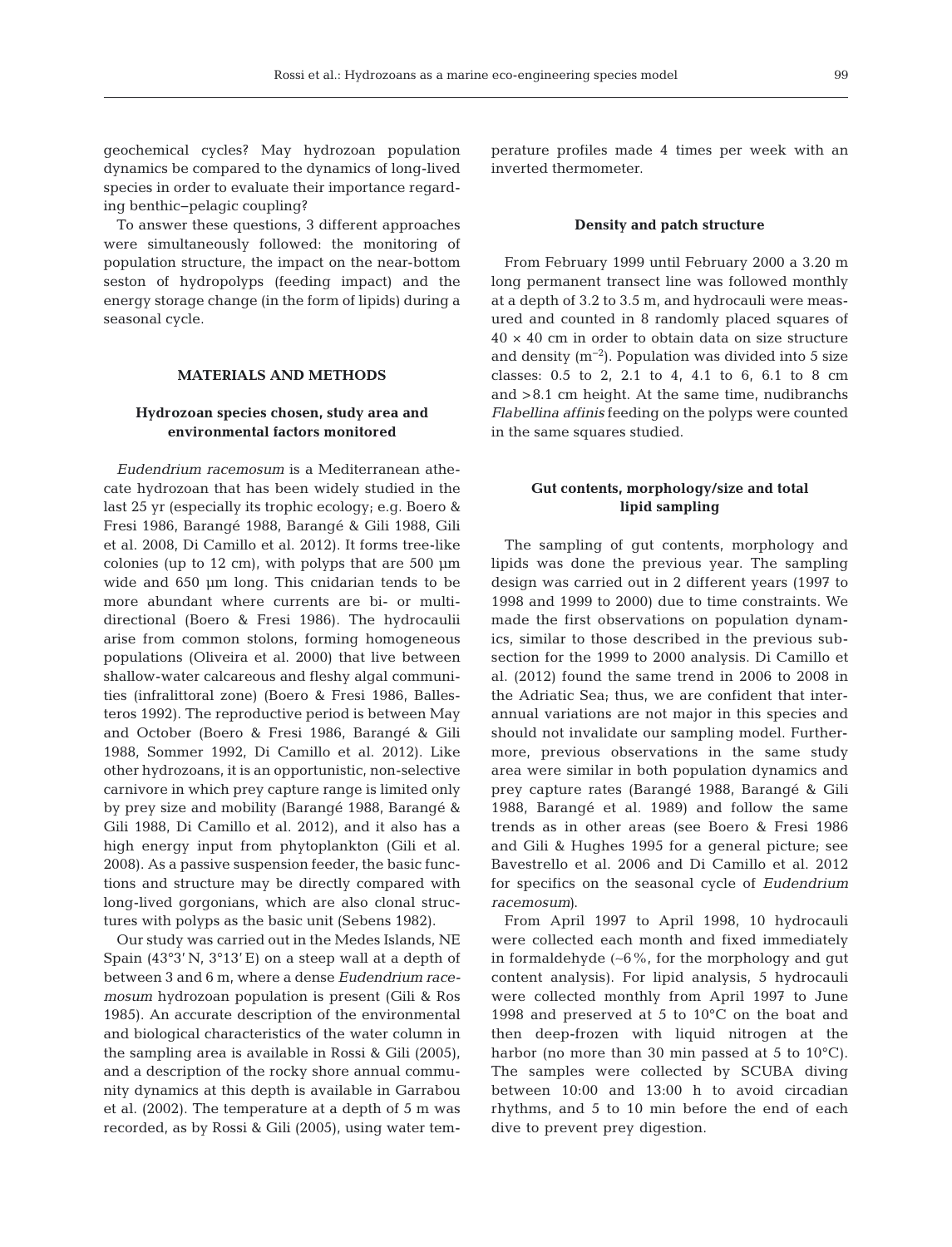# **Height of the colonies and polyp morphology variations throughout the annual cycle**

The height and width of the 10 hydrocauli were measured in the laboratory with a ruler under a binocular microscope  $(\pm 0.5 \text{ mm} \text{ precision})$ . Total extremity numbers were counted and classified according to the following categories (Sommer 1992, Oliveira et al. 2000):

(1) Pedicels: the step before growing polyps (the coenosarc full) or the step after the fall or predation of polyps (the coenosarc empty); no distinction between pedicels is reported here (only the total number of pedicels).

(2) Polyps: the hydranths are almost spherical, tentacles are completely developed, and the coenosarc has no empty spaces.

(3) Growing polyps: the coenosarc is continuous, and there is a quite well developed bulk on the edge, without tentacles and sometimes with a thin layer (perisarc) covering it.

(4) Senescent polyps: the hydranths are smashed and always empty, with clear degeneration of the crown tentacles (autotomy), and, in most cases, the coenosarc is not continuous or absent.

(5) Reproductive polyps (female and male; based on Sommer 1992).

# **Height versus organic matter, dry weight and the C/N ratio in the hydrocauli**

One-hundred hydrocauli were collected on 9 Apri 1998 and divided into 4 size classes: 0.5 to 2, 2.1 to 4, 4.1 to 6 and  $>6.1$  cm (the size class  $>8.1$  cm was not present). The hydrocauli were kept in filtered seawater (0.2 µm mesh) for 14 h to empty gut contents. Then, 50 hydrocauli were used to determine the dry weight (DW) of each size class (heated for 24 h at 80°C). Dry weights of colonies of different size classes were then used to calculate the mean colony weight for each month, in order to verify whether the monthly variations were in accordance with the selfthinning rule (see next subsection). To determine ash-free dry weight another 50 hydrocauli were first dried and weighed, and then combusted for 5 h at 500°C and weighed again to obtain the difference between the DW and AFDW. To determine the carbon and nitrogen contents of hydrocauli, the first 50 hydrocauli (already dried and weighed) were used and analyzed with a Carlo Erba Elemental Analyzer, following a procedure similar to that described by Rossi et al. (2011). Pearson's product-moment correlation was applied between hydrocauli height and organic matter, dry weight and carbon contents (Zar 1996).

## **Population dynamics**

Analysis of skewness (Agostino's test R software, package 'moments'; Komsta & Novomestky 2011) was performed on the size distribution of the population in different months during the year in order to evaluate whether structures were significantly asymmetrical. A significant positive value of skewness indicates a population with a high percentage of small individuals, while no significant skewness is expected when the sizes are normally distributed and large individuals are present in the population (Hughes & Jackson 1985, Babcock 1991, Bak & Meesters 1998, Adjeroud et al. 2007, Gori et al. 2011).

In order to verify the occurrence of the selfthinning process, mean colony weight for each month was plotted versus colony density (Linares et al. 2008) and the relation was calculated in order to compare the curve describing experimental data with a theoretical power curve with exponent −1.3 (Enquist et al. 1998, Muller-Landau et al. 2006). This plot allowed us to explore the existence of processes other than intraspecific competition in the population: if the population was only under the effect of intraspecific competition, all the points in the plot (representing the different months) should be close to the ideal trajectory line that goes from low biomass and high densities to high biomass and low densities according to a power curve with an exponent of −1.3. Points distant from the theoretical line indicate the presence of processes other than intraspecific competition.

## **Gut contents and equations for trophic impact**

Gut contents were analyzed with a binocular microscope in 50 to 100 polyps from the 10 hydrocauli collected each month, following the methodology of Coma et al. (1994), Gili et al. (1996) and Rossi et al. (2004). The carbon content of the prey was calculated by estimating zooplankton biomass from its biovolume (Sebens & Koehl 1984), using conversion factors to wet mass (1.025; Hall et al. 1970), dry mass (13% of wet mass; Beers 1966) and to carbon content (45% of dry mass; Biswas & Biswas 1979). Carbon content of the hydroid polyps was estimated applying the conversion factors from Paffenhofer (1968) as described in Barangé et al. (1989) and specifically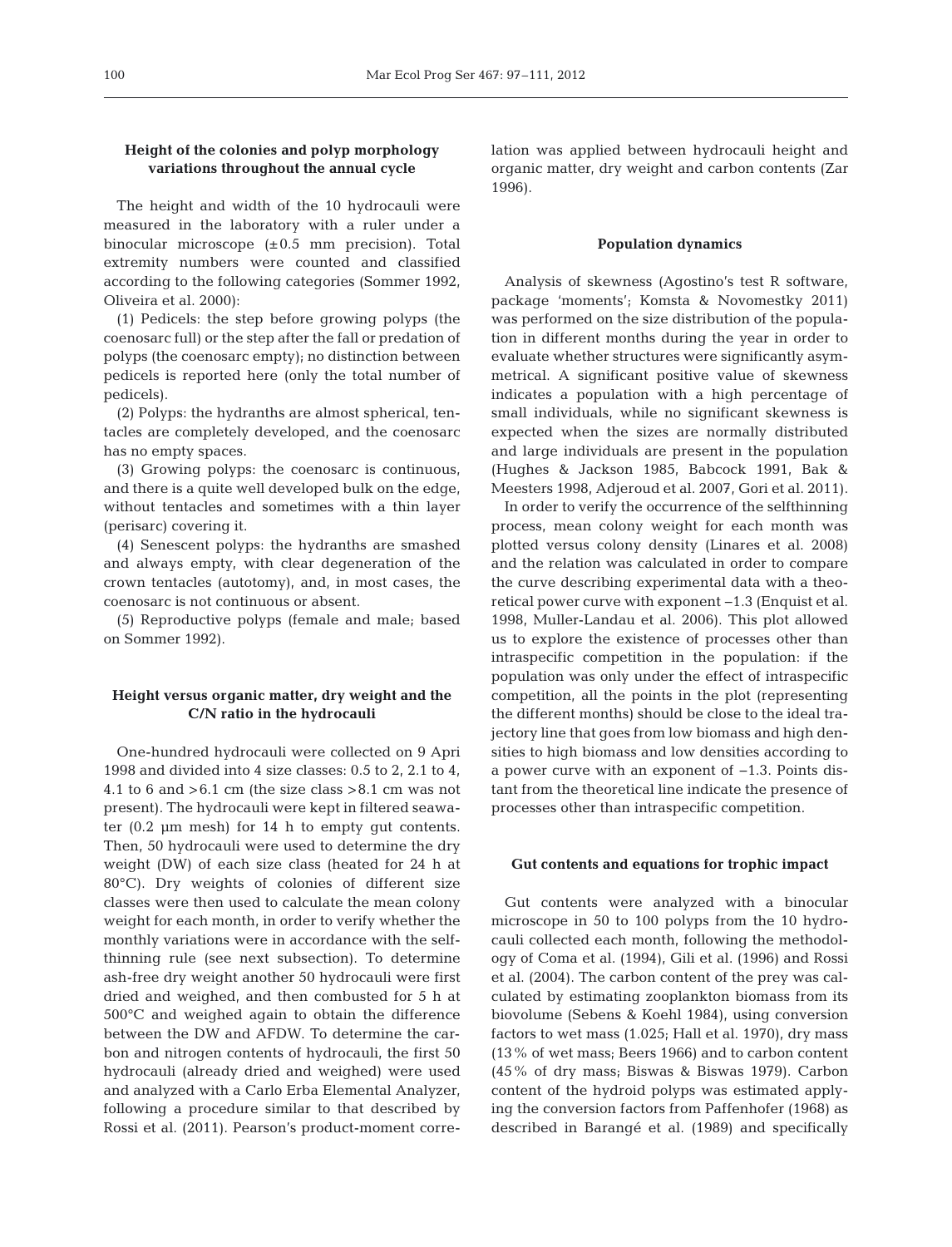calculated for *Eudendrium racemosum* in the present study (Table 1).

Different equations were used when the objective was to combine population dynamics with trophic impact through time. In the case of prey capture per square meter per day (np), the following equation was applied:

$$
np = \sum_{SCI}^{SCS} P \times H_{SC} \times D \times Pr \times Co(1-3)
$$
 (1)

where SC is size class (height of the hydrocauli: SC1 =  $0.5$  to 2 cm, SC2 =  $2.1$  to 4 cm, SC3 =  $4.1$  to 6 cm, SC4 =  $6.1$  to 8 cm, SC5 ≥8.1 cm), *P* is the average number of polyps per centimeter of hydrocauli,  $H_{SC}$  is the average colony size (height of the hydrocauli:  $SC1 = 1.5$  cm,  $SC2 = 3.5$  cm,  $SC3 =$ 5.5 cm, SC4 = 7.5 cm, SC5 = 9 cm), *D* is the number (density) of hydrocauli per square meter, Pr is the number of prey per polyp, and Co(1−3) is the conversion factor for the digestion times, number of times per day  $(1 = 7 h)$  of digestion at 14<sup>o</sup>C [considered winter temperature; S. Rossi unpubl. data], 3.4 times per day;  $2 = 5$  h of digestion at  $18^{\circ}$ C [considered spring and autumn temperatures; Barangé & Gili 1988], 4.8 times per day;  $3 = 3$  h of digestion at 22°C [considered summer temperature; Barangé & Gili 1988], 8 times per day, following the equations of Rossi et al. 2004, with 3 digestion temperatures simulating the seasonal trends of the environment [see Rossi & Gili 2005, their Fig. 3A]). Extrapolations were made on the basis of the temperatures registered monthly at a depth of 5 m (see also Garrabou et al. 2002).

In order to obtain the milligrams of C per square meter per day the same equation was used substituting prey number (np) with prey biomass (pb, in mg C  $m^{-2}$  d<sup>-1</sup>) such that:

$$
pb = \sum_{\text{SC1}}^{SCS} P \times H_{\text{SC}} \times D \times W_{\text{pr}} \times \text{Co}(1-3)
$$
 (2)

where  $W_{\text{pr}}$  is the weight in milligrams of C per polyp entry as prey captured (monthly from April 1997 to April 1998).

In order to transform the data into milligrams of C (prey) per milligrams of C (hydrozoan population) per square meter per day, the relations between height (cm) and milligrams of C of the hydrocauli for each size class were used:

$$
\sum_{\text{SC1}}^{\text{SC5}} \text{pb} \times H_{\text{SC}} \times D \times \text{RF}_{\text{SC}} \tag{3}
$$

where  $RF_{SC}$  is obtained on the basis of the height versus C regression curve shown in Table 1.

## **Total lipids**

The 5 hydrocauli collected for biochemical purposes were lyophilized at −100°C and 100 mbar for 12 h. Only the hydrocauli without polyps were weighed in a microweigher (range of 1.0 to 8.0 mg hydrocauli DW). Extraction and quantification of the total lipids were carried out according to Barnes & Blackstock's (1973) protocols, following similar protocols by Rossi et al. (2006) and Rossi & Tsounis (2007). The dry hydrocauli were homogenized in 6 ml of chloroform:methanol (2:1 v:v), and lipids were quantified using cholesterol as a standard.

## **Statistics**

For statistical comparison 2 periods were considered: the reproductive and non-reproductive periods (presence or absence of gonads; Sommer 1992) (Fig. 1). One- and 2-way ANOVAs with Scheffé's post hoc test were used to test differences in total extremities, number of different polyps, height of the colonies, trophic impact and total lipids. The data were not distributed normally and had different variances but met both of these criteria for parametric analysis after logarithmic transformation (Brown-Forsythe test and Levene test,  $p = 0.05$ ; Shapiro-Wilk test,  $p = 0.1$ , thus permitting the use of an ANOVA (Zar 1996). The program used was the STATISTICA 6.0 software package.

Table 1. *Eudendrium racemosum*. Regression curves calculated for the hydrocaulus height (in cm) versus dry weight (DW, in mg), organic matter (OM, in mg) and carbon (C, in mg) relations (sampling done in December 1998, see 'Materials and methods')

| Relationship  | Regression curve                                                              | $\mathbb{R}^2$ |         |
|---------------|-------------------------------------------------------------------------------|----------------|---------|
| Height vs. DW | DW = $-2.969 + (1.395 \times \text{height}) + (0.436 \times \text{height}^2)$ | 0.597          | < 0.019 |
| Height vs. OM | $OM = -2.158 + (1.026 \times height) + (0.225 \times height^2)$               | 0.581          | < 0.023 |
| Height vs. C  | $C = -0.130 + (0.288 \times \text{height})$                                   | 0.608          | < 0.005 |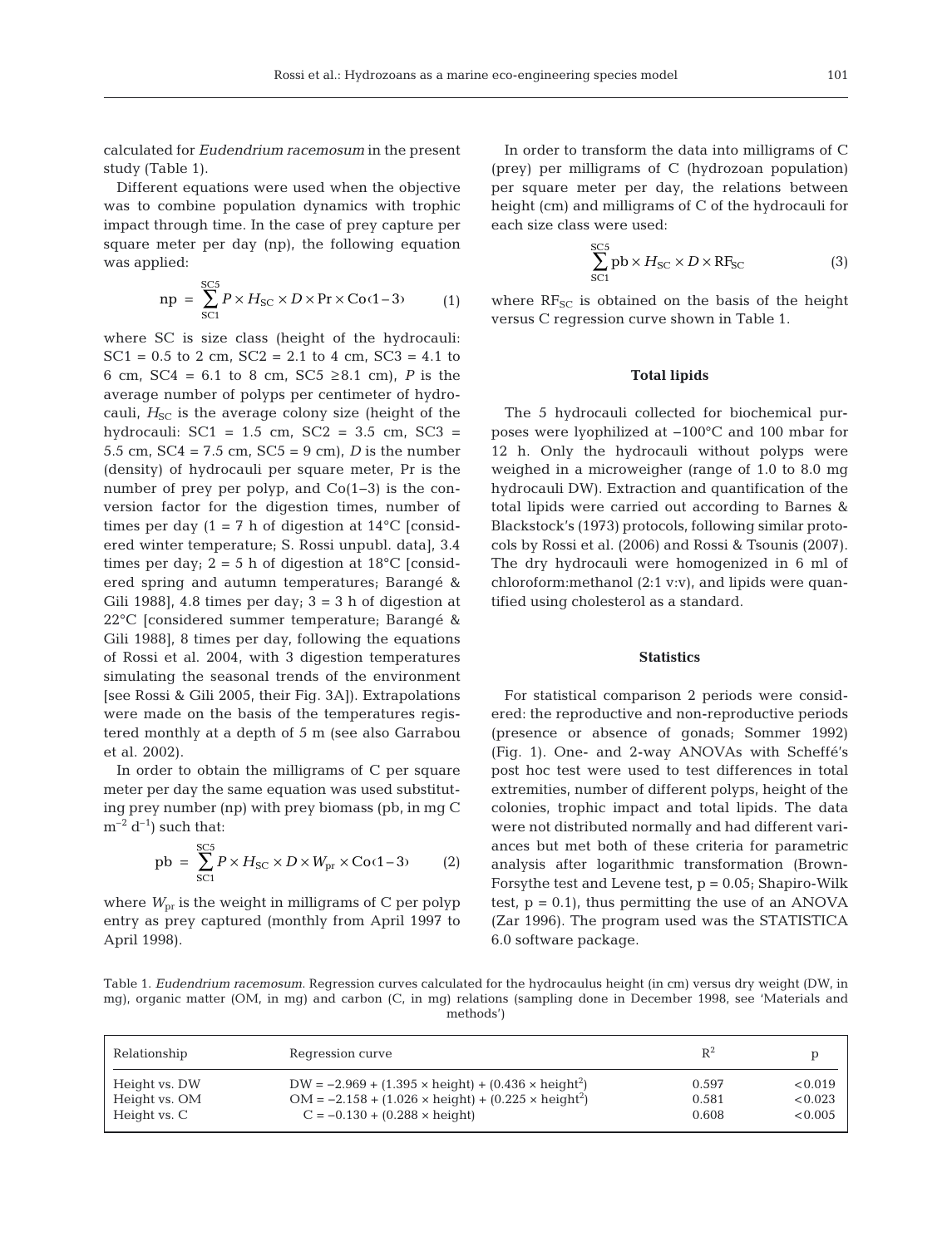

Fig. 1. *Eudendrium racemosum*. Quantification of different stages of polyps in the hydrocauli throughout the 1997/1998 cycle, all sampling times. Cumulative mean values per hydrocaulus. Gender of reproductive polyps (male and female) was not distinguished. Pedicels are hydrocauli without polyps. Senescent polyps show extremities in which the polyp is clearly deteriorated or absent. Growing polyps have a prominent bulk on the edge. Polyps are normal as described in Oliveira et al. (2000)

## **RESULTS**

#### **Polyp variations throughout the annual cycle**

Fig. 1 shows the distribution of different extremities found in the hydrocauli of colonies of *Eudendrium racemosum* during the annual cycle. During the reproductive period, the number of total extremities is higher (240  $\pm$  136 SD) than during the rest of the year (105  $\pm$  78 SD) (2-way ANOVA,  $F_{(1,308)}$  = 118.00; p < 0.0005). Distribution of different extremities in the hydrocauli was analyzed taking into account each type of extremity (as described in Sommer 1992, Oliveira et al. 2000):

(1) Reproductive polyps: reproductive gonophores were found from May to June in both years (Fig. 1); in July 1997, we still found some reproductive polyps, but they were clearly in a senescent phase. The number of gonads per hydrocauli was lower in 1998. The existence of reproductive polyps has been considered a threshold for the analysis of the life cycle.

(2) Pedicels: pedicels were significantly more abundant in June to July 1997 and in February to April 1998 (Fig. 1) than in the other months (2-way ANOVA,  $F_{(14,295)} = 14.88$ ; p < 0.0005).

(3) Senescent polyps: these types of polyps were found only in late November and December 1997 (Fig. 1). They became highly abundant until the deterioration of the entire extremities.

(4) Growing polyps: during the reproductive period these are more abundant  $(35 \pm 27 \text{ SD})$  than during the rest of the year  $(7 \pm 7 \text{ SD})$  (2-way ANOVA,  $F_{(14,295)} = 19.13$ ; p < 0.0005).

(5) Polyps: polyps are more abundant in May to June (162  $\pm$  103 SD) than during the rest of the year  $(62 \pm 52$  SD) (2-way ANOVA,  $F_{(14,295)} = 13.53$ ; p < 0.0005); in July there is a sharp decrease and recovery in late September; the same tendency is observed between October and late December (Fig. 1).

# **Height versus organic matter, dry weight and C/N ratios in the tissue**

Table 2 shows the results for the amounts of dry weight, organic matter, carbon and nitrogen found per size class. These data are needed for the eq uations involving energy input per milligram of C. The height versus dry weight and organic matter relations better fit a power curve. The 3 relationships explain almost 60% of the variance, with a probability of <0.05, especially the height versus C relation (Table 1). In the sampling time (December 1998), colonies were all  $<8$  cm; the data for the colonies >8 cm height were extrapolated from these equations.

#### **Height of the hydrocauli**

The relationship between mean monthly temperature and mean hydrocauli height tends to increase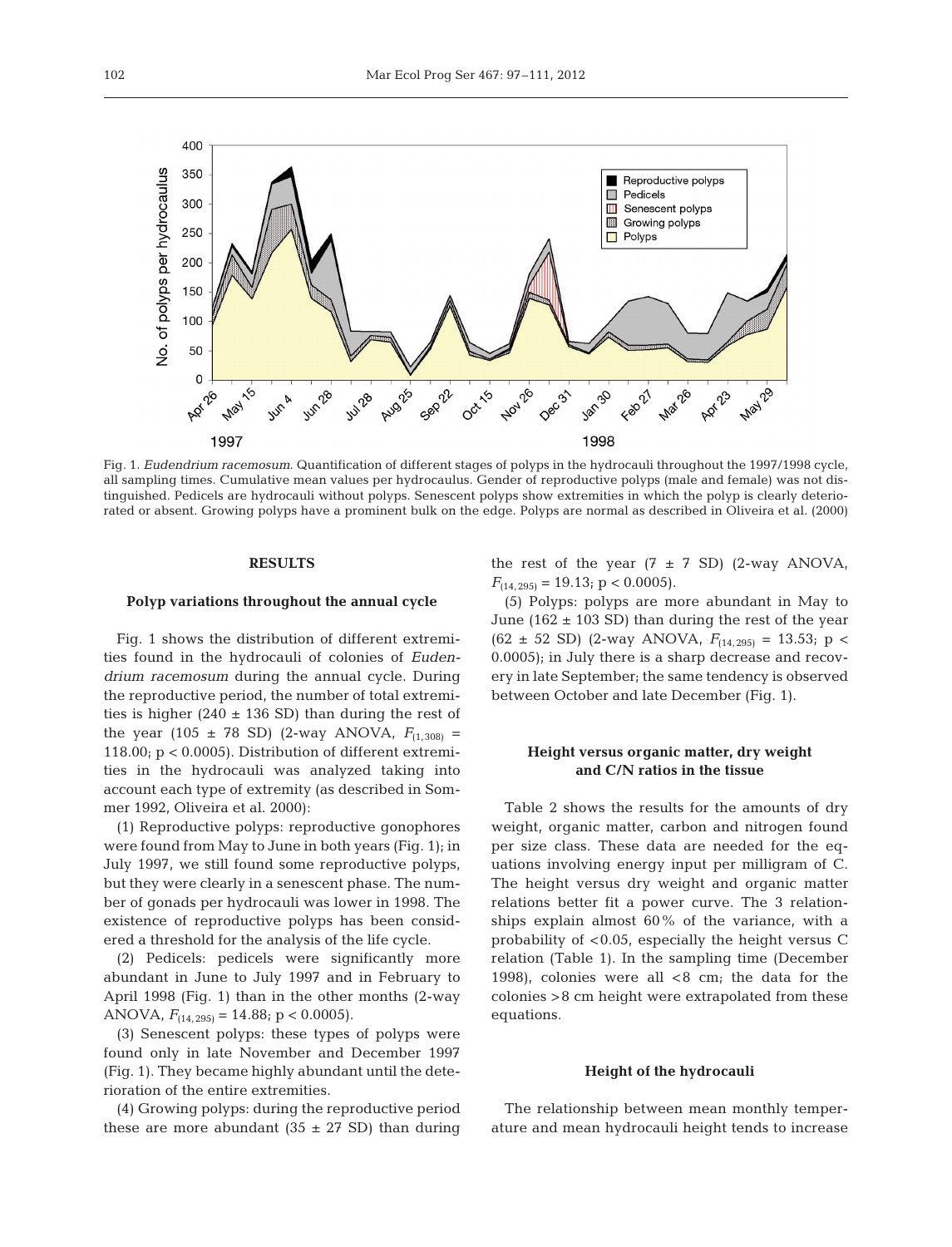103

|  |  | Table 2. <i>Eudendrium racemosum</i> . Dry weight (DW), organic |  |  |
|--|--|-----------------------------------------------------------------|--|--|
|  |  | matter $(OM)$ , carbon $(C)$ and nitrogen $(N)$ contents of     |  |  |
|  |  | hydrocauli of different size classes (means $\pm$ SD)           |  |  |

| Size class<br>(cm) | DW<br>(mq)    | <b>OM</b><br>(mq) | C<br>(mq)   | N<br>(mq)   |
|--------------------|---------------|-------------------|-------------|-------------|
| $0.5 - 2$          | $1.8 \pm 0.9$ | $1.0 + 0.4$       | $0.4 + 0.2$ | $0.1 + 0.1$ |
| $2.1 - 4$          | $2.4 + 1.3$   | $1.2 + 0.6$       | $0.6 + 0.2$ | $0.2 + 0.1$ |
| $4.1 - 6$          | $11.4 + 5.0$  | $6.6 + 3.3$       | $1.8 + 1.0$ | $1.1 + 0.2$ |
| > 6.1              | $20.7 + 11.7$ | $12.0 + 6.8$      | $3.9 + 2.1$ | $1.6 + 0.3$ |

to become statistically significant  $(R^2 = 0.66, p <$  $0.05$ ; N = 6) only in the April to June period (both in 1997 and 1998; Fig. 2) which corresponds to thermocline formation [height (cm) =  $0.37 \times$  temperature − 1.09]. In the second year of sampling (1998), the temperature increase (April to May) is >3°C, and this change is in parallel with the increase by almost 2 cm in the mean height of the population.

Maximum height of hydrocauli was measured in June (1997 and 1998), while minimum height was measured in April 1998, followed by a sudden increase shortly thereafter. The colonies were taller (mean = 5.73 cm) during the reproductive period (May to June, considering the presence of reproductive polyps, see below) compared with the rest of the annual cycle (mean =  $4.04$  cm) (2-way ANOVA,  $F_{(1,308)} = 109.00$ ; p < 0.0005). The hydrocauli were 2.5



Fig. 2. *Eudendrium racemosum*. Temperature (°C) and height of the hydrocauli (distance between the base and the tip of the colony, in cm) in the 1997/1998 cycle of *E. racemosum* (mean monthly values ± SD). There is a significant relationship only in the spring months, coinciding with the reproductive period

to 3.5 times higher than they were wide over the whole cycle, with no seasonal differences. The maximum number of polyps coincided with the maximum height of the colonies.

#### **Population dynamics**

Variations in colony density are shown in Fig. 3. The patch structure in February, March and April was characterized by high density, small mean colony size (Fig. 3) and a size distribution in which most colonies belonged to small size classes. Analysis of skewness confirmed a significant value of asymmetry of the size distributions (Table 3). After April, the structure of the patch changed, becoming less dense, with a higher mean colony size and with a greater presence of large classes: in May, June and July the density was low (Fig. 3) and the size distributions were not significantly skewed until July 1999 (Table 3). The appearance of nudibranchs hatching on the *Eudendrium racemosum* branches seemed to be related to the presence of larger colonies and determined the decrease in population density and mean colony size recorded in August and September (Fig. 3). The nudibranchs were observed feeding on the polyps and reproductive polyps. The densities of nudibranchs were  $1.06 \pm 3.4$  m<sup>-2</sup> in July,  $1.34 \pm$ 6.67 m<sup>-2</sup> in August and  $1.12 \pm 3.6$  m<sup>-2</sup> in September 1999, while they were absent during the rest of the

> cycle. In October, colony density and mean size started to return to values similar to those found in April (Fig. 3); also the distribution was not yet significantly skewed (Table 3), meaning that the frequency of small-sized colonies had yet to reach maximum levels. November, December, January and February showed high densities and small mean colony sizes, and the predominance of small colonies led to significantly skewed size distributions (Table 3).

> In Fig. 4, the curve describing the experimental data was drawn without taking into account the months of August and September (when the density of nudibranchs is higher). It is a power curve with an exponent of −1.2884 that is ex tremely similar to the theoretical curve expected if the population were to follow the self-thinning rule (exponent −1.3). Points representing the months from February 1999 to July 1999 and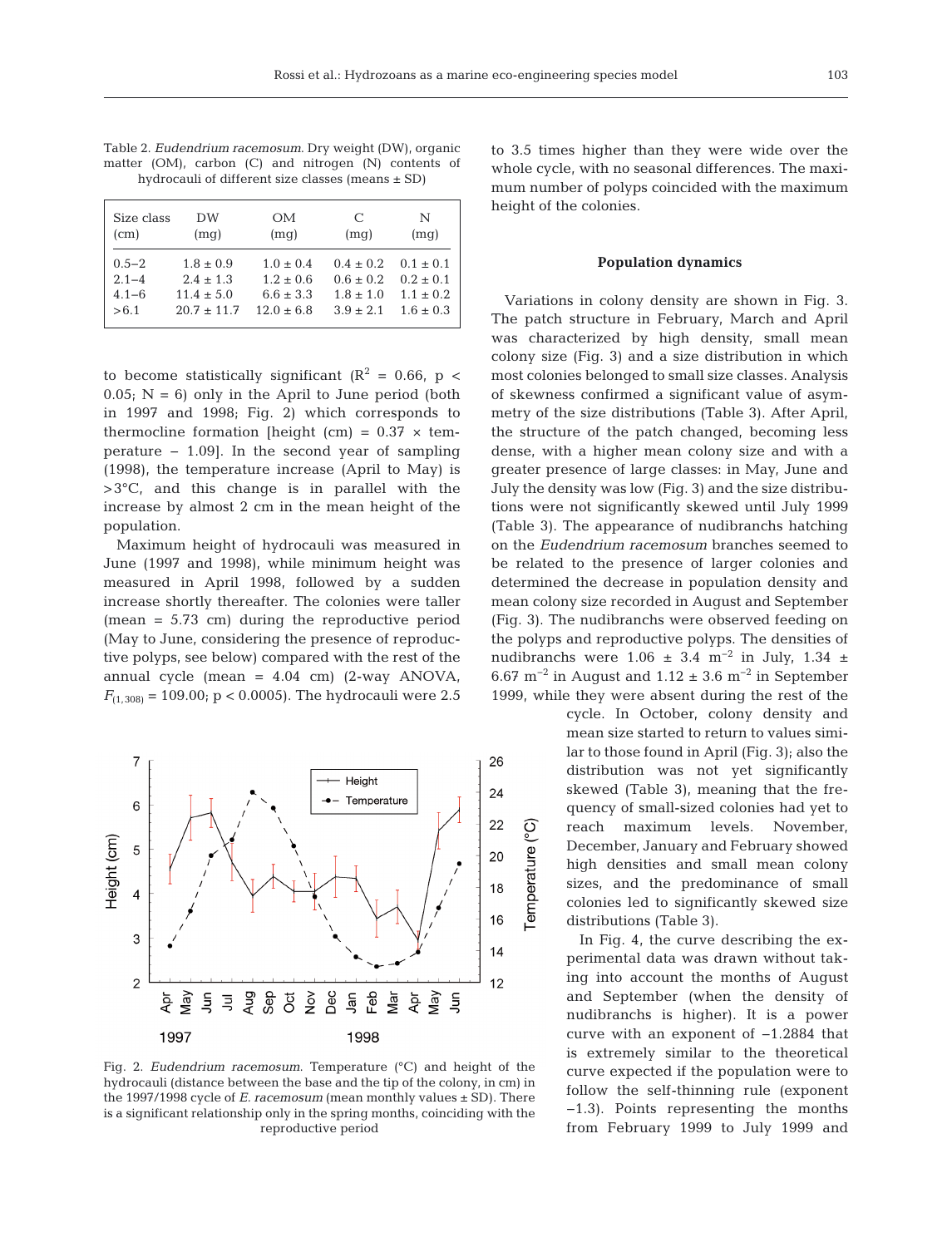from October 1999 to February 2000 are located close to the self-thinning line, suggesting that in these periods the population is only subject to intraspecific competition processes. The only 2 points that are far from the ideal trajectory are those representing the months of August and September, when nudibranchs were observed preying on larger colonies.



Fig. 3. *Eudendrium racemosum*. Hydrocauli density in the 1999/2000 cycle (number of hydrocauli m−2). Density is inversely proportional to the height of the hydrocauli. Monthly means  $\pm$  SD



Fig. 4. *Eudendrium racemosum*. Relationship between colony density and colony dry weight of the experimental data, excluding August and September (gray points), when a high presence of nudibranchs *Flavellina affinis*—predators of *E. racemosum*—was observed. It is almost the same as the ideal trajectory representing the self-thinning rule ( $w = K d<sup>a</sup>$ , where *w* is mean weight, *K* is a constant, *d* is density of survivors and 'a' is a constant whose value lies between −1 and 2

# *Eudendrium racemosum* **trophic impact on the seston throughout the annual cycle**

The impact of the *Eudendrium racemosum* population on the seston in the water column is shown in Fig. 5. Maximum estimated prey capture was recorded in the reproductive period (273  $\times$  10<sup>3</sup> prey  $m^{-2} d^{-1}$ ) coinciding with the change in structure and

Table 3. *Eudendrium racemosum*. Skewness values for the size distributions of *E. racemosum* in different months. Significance of skewness was calculated with D'Agostino's test. Size distributions with a significant value of skewness indicate the abundance of small size colonies, while in distributions with non-significant ( $p > 0.05$ ) skewness, large size colonies are more abundant

| Month | Skewness | p       |
|-------|----------|---------|
| 1999  |          |         |
| Feb   | 1.46     | < 0.001 |
| Mar   | 1.06     | < 0.001 |
| Apr   | 1.13     | < 0.001 |
| May   | 0.11     | > 0.05  |
| Jun   | $-0.14$  | > 0.05  |
| Jul   | 0.25     | > 0.05  |
| Aug   | $-0.35$  | > 0.05  |
| Sep   | 0.18     | > 0.05  |
| Oct   | 0.03     | > 0.05  |
| Nov   | 0.59     | < 0.001 |
| Dec   | 0.96     | < 0.001 |
| Jan   | 0.99     | < 0.001 |
| 2000  |          |         |
| Feb   | 0.95     | < 0.001 |

Table 4. *Eudendrium racemosum*. Calculation of the impact in the water column (prey capture  $m^{-2} d^{-1}$ ) throughout the 1997/1998 cycle of *E. racemosum* (means ± SD; according to Eq. 1)

| Month | Prev $m^{-2}$ d <sup>-1</sup> | SD    |
|-------|-------------------------------|-------|
| 1997  |                               |       |
| Apr   | 37900                         | 11900 |
| May   | 126000                        | 54800 |
| Jun   | 372000                        | 92000 |
| Jul   | 265000                        | 34100 |
| Aug   | 32000                         | 34300 |
| Sep   | 60900                         | 57900 |
| Oct   | 97200                         | 67500 |
| Nov   | 157000                        | 57000 |
| Dec   | 109000                        | 18500 |
| 1998  |                               |       |
| Jan   | 109000                        | 32000 |
| Feb   | 68200                         | 48300 |
| Mar   | 112000                        | 35700 |
| Apr   | 65900                         | 2660  |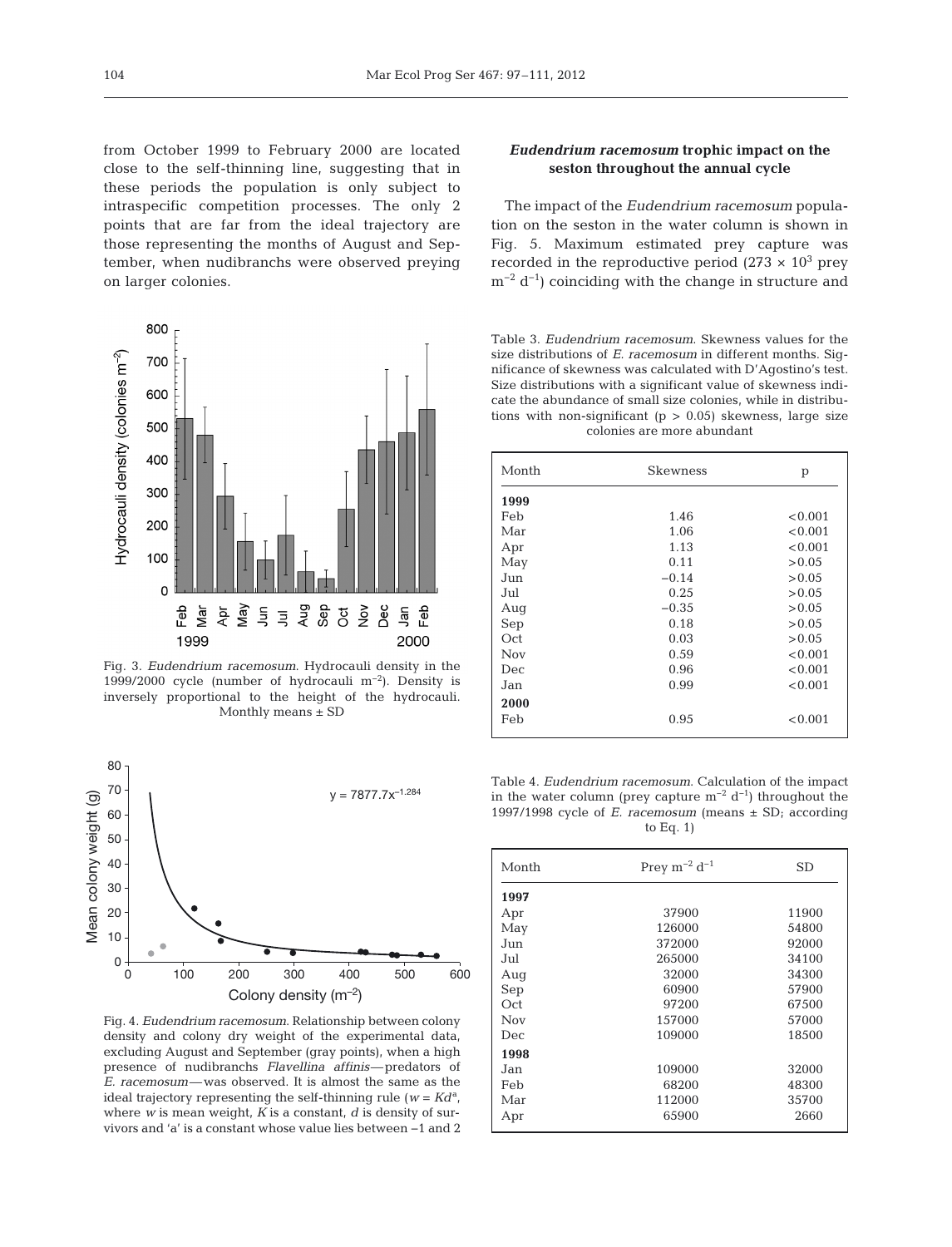density of the patch (Fig. 3) and the surface capture of each hydrocaulus (considered the number of polyps  $m^{-2}$ ). There is a significant difference between the estimations for this period and those for the rest of the year (101 ×  $10^3$  prey m<sup>-2</sup> d<sup>-1</sup>) (2-way ANOVA,  $F_{(1,25)} = 7.77$ ;  $p < 0.01$ ). The estimation per month appears to be more acute, the impact in May to June being  $2.99 \times 10^7$  prey m<sup>-2</sup> mo<sup>-1</sup> as opposed to 7.53  $\times$  10<sup>6</sup> prey m<sup>-2</sup> mo<sup>-1</sup> in the non-reproductive period (Table 4). The carbon input is also higher in the reproductive period (30.7 mg m<sup>-2</sup> d<sup>-1</sup>) than in the other months (10.2 mg C m<sup>-2</sup> d<sup>-1</sup>) (2-way ANOVA,  $F_{(1,25)} = 7.95$ ; p < 0.0093). When the renewed biomass estimated based on milligrams of C values of the hydrocauli was calculated, we found higher values in the reproductive period (0.84 mg C [prey]  $mg^{-1}$  C [hydrozoan]  $m^{-2} d^{-1}$ ] than in the non-reproductive one (0.19 mg C [prey] mg−1 C [hydrozoan] m−2 d−1)  $(2\text{-way ANOVA}, F_{(1,25)} = 12.70; p < 0.0015)$ . Fig. 5 shows this turnover of energy: the last 3 size classes (from  $4.1$  to  $>8.1$  cm height) represent most of the energy input. During the rest of the year, the pattern is regular for all size classes.

# **Total lipids**

The total lipids in the hydrocaulus varied seasonally throughout the year (Fig. 6). Comparing the reproductive and non-reproductive groups (May to June 1997 and 1998 and rest of the cycle) there is a significant difference (May to June 1997: 136.8  $\pm$ 66 SD µg lipid mg−1 AFDW; July 1997 to April 1998:  $70.8 \pm 38$  SD µg lipid mg<sup>-1</sup> AFDW; May to June 1998: 137 ± 81 SD µg lipid mg−1 AFDW) (2-way ANOVA,  $F_{(2,114)} = 20.68; \, \mathrm{p} < 0.0005$ .

## **DISCUSSION**

# **Seasonal trends of the** *Eudendrium racemosum* **population and trophic dynamics**

The hydrozoan *Eudendrium racemosum* changes its hydrocaulus height, population density and the morphology of polyps in relation with the reproductive period. The general seasonal dynamics did not change in the 2 different years of samling, also



Fig. 5. *Eudendrium racemosum*. Impact of different colony size classes (see key on figure) in the water column throughout the 1997/1998 cycle (means ± SD). Larger colonies have a larger impact on the water column even if they are less abundant. Calculations from Eq. (3)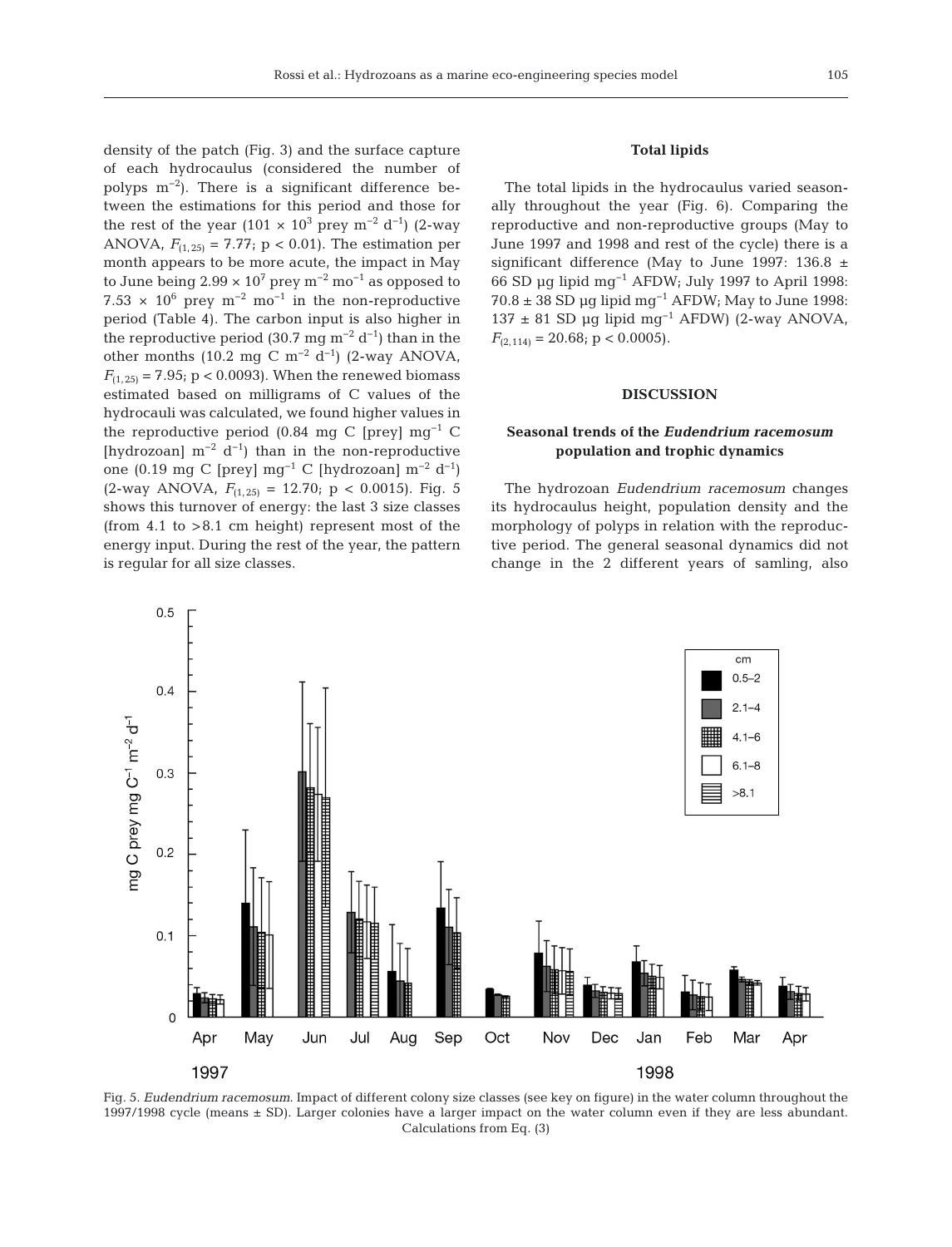

Fig. 6. *Eudendrium racemosum*. Lipid storage in the hydrocaulus of *E. racemosum* (µg total lipid mg−1 dry weight) throughout the 1997/1998 cycle. Energy is stored coinciding with the reproductive period (April–July). The autumn period shows the lower values of lipids, coinciding with the autumn trophic crisis. Monthly means ± SD

shown in previous work (Di Camillo et al. 2012). In fact, a general pattern of seasonality, with only small temporal offsets (weeks), may be observed in most Mediterranean hydrozoans (Bavestrello et al. 2006). As a consequence, the relation between growth patterns and capture rates shown for several cnidarian species (McFadden 1986, Hunter 1989, Sebens & Johnson 1991, Patterson 1992, Helmuth & Sebens 1993) is also reflected in the seasonal changes in polyp morphology and height of *E. racemosum*, linked to the optimization of capture rates during the most important part of the life cycle. In the reproductive period, the hydrocauli are taller; the polyp, growing polyp and pedicel/hydrocaulus density and mean colony weight increases; and the density of the colonies decreases. The growing polyps are also more abundant in the reproductive period because of their transformation into polyps. These features lead to an increase in the number of polyps (feeding surface) per square meter. As rates of prey contact depend on the surface area of the capture structure (Sebens 1982), the increase in polyp number and consequent increase in colony size during the reproductive period result in an increase in capture efficiency. This hypothesis is supported by the fact that lipids are almost twice as abundant in the hydrocaulus during the reproductive period than during the rest of the year.

The appearance of senescent polyps (together with the increase in size of the hydrocauli) only in November and December could be a response of the population to a second bloom in early autumn that disappears shortly thereafter (Ribera d'Alcalá et al. 2004). Notwithstanding the increased food supply, hydrocauli do not reach the same size as in spring. In general, a low number of species of hydrozoans and hydrocauli appear in late autumn−early winter in warm temperate seas (Bavestrello et al. 2006). According to recent studies (Rossi et al. 2006, Gori et al. 2007, Rossi & Tsounis 2007), the hydroids may also be affected by a late autumn−early winter trophic crisis observed in warm temperate seas, in which the particulate organic matter concentration is very high, but its quality is very poor (Grémare et al. 1997, Rossi et al. 2003). In Llobet et al. (1991), most of the epiphytic hydrozoans of the algae *Halimeda tuna* are of highly variable abundance throughout the seasonal cycle, but some of their maximum pedicel numbers are in strong coincidence with the periods before and after reproduction. Coma et al. (1992) recorded the same trend in the hydrozoan *Halecium pusillum*, and also in the case of *Campanularia everta*, where the proportion of pedicels without hydrants/total extremities is higher before and after reproduction. Another recent study of *Eudendrium racemosum* in the Adriatic Sea corroborates the trend observed in our study (Di Camillo et al. 2012). We can conclude that the formation of the pedicel accelerates when the population is constructing new polyps and that, after the reproductive effort, predation, senescence, or the trophic shadow cast by other benthic organisms again cause the appearance of pedicels.

Sexual reproduction in hydrozoans in temperate waters is typically restricted to a specific season of the year (Boero & Fresi 1986, Calder 1990, Llobet et al. 1991, Coma et al. 1996, Calder & Maÿal 1998), and the same species could develop different seasonal strategies depending on environmental- and depthrelated conditions (Gili & Hughes 1995). This could explain the different behaviors of *Eudendrium racemosum* at our study site (Medes Islands) and those referenced by Boero & Fresi (1986) and Di Camillo et al. (2012). Whilst Boero & Fresi (1986) observed the population disappearing in winter and sexually reproducing up to October (neither of which were observed in our fieldwork in 1997/1998 or in 1999/ 2000), Di Camillo et al. (2012) found a wider fertility period between April and September (in concurrence with our present results). Minimal density of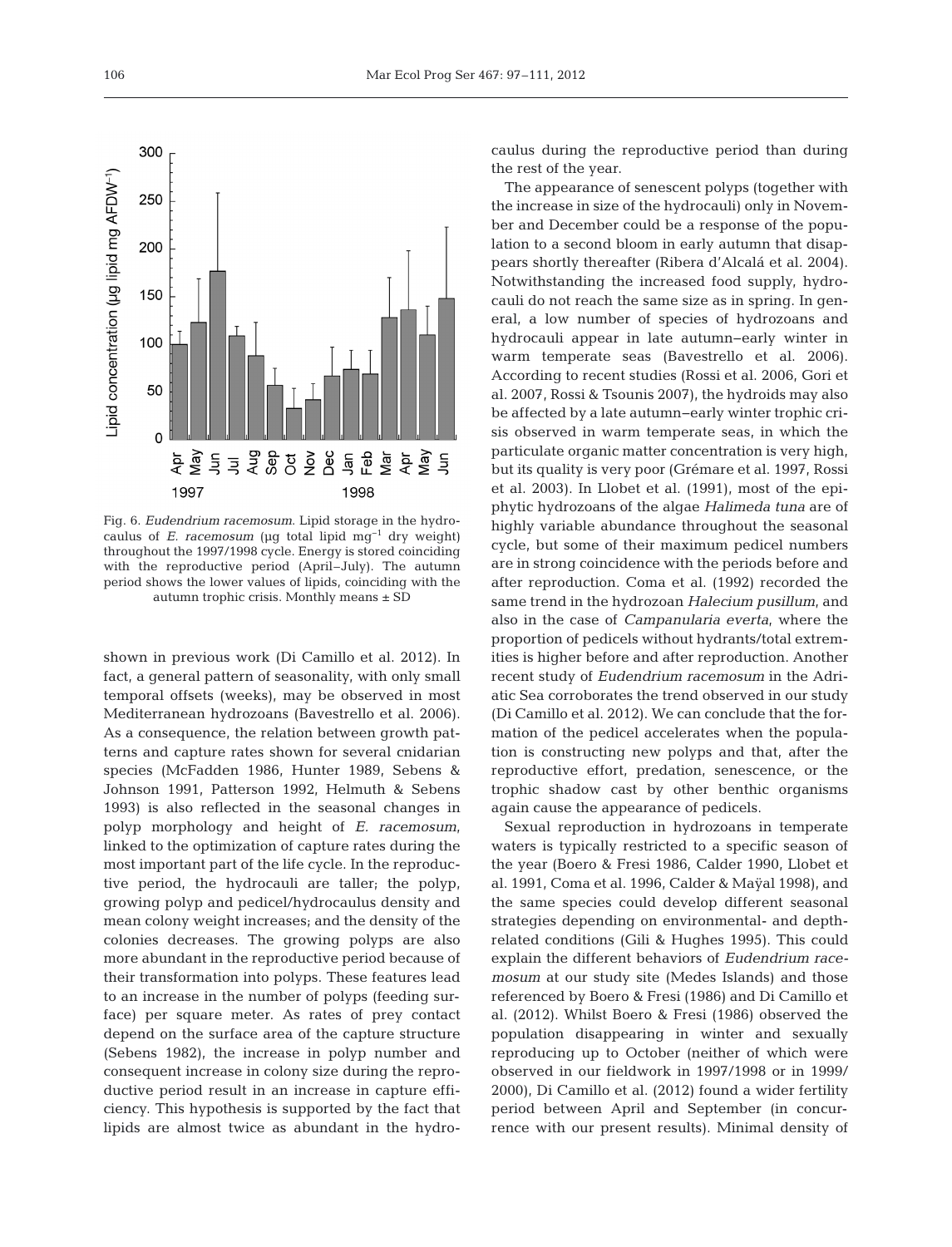hydrocauli in winter and maximal density in summer were also observed by Barangé & Gili (1988) in the same study area in the late 1980s. Another *Eudendrium* species (*E. glomeratum*) also shows clear seasonal dynamics, but its reproductive period seems to be related to the early autumn peak of productivity, starting with thermocline mixing (Boero et al. 1986).

Changes in colony morphology and size are related to consequent changes in population density. The changes occur in accordance with the self-thinning rule (Yoda et al. 1963, Miyanishi et al. 1979, White 1981), indicating that the process is driven by intraspecific competition. The mechanism underlying these variations could thus be the capture rate optimization that leads to an increase in size of the colonies and a consequent decrease in density due to intraspecific competition. Plotting mean weight versus colony density, excluding the data of August and September, gives a power curve with an exponent of −1.2884; this is the equation expected by the selfthinning rule (Fig. 4). It is worth noting that 2 months (August and September) lie far from the theoretical line representing the self-thinning rule (Linares et al. 2008). If only intraspecific competition processes were driving density changes, we would have expected all the points representing the population structure of different months to be close to the theoretical line. So, in August and September some process other than intraspecific competition apparently drives the population dynamics of *Eudendrium racemosum*. The explanation could lie in predation by nudibranchs that feed on the polyps of hydrozoans. The feeding of nudibranchs on hydrozoans or other suspension feeders has been described in many studies, although it has rarely been quantified (MacLeod & Valiela 1975, Bryan et al. 1998, Di Camillo et al. 2012). This phenomenon has been observed for *E. racemosum* (Barangé et al. 1989), and the hydrozoans have no effective mechanisms of defense against the predator (Martin 2003, Martin & Walther 2003). In our observations from July to September the density of nudibranch feeding on the polyps and of hatching on the hydrocauli was >1 nudibranch  $m^{-2}$ , considerably lower than the recent results by Di Camillo et al. (2012), in which the density of the nudibranchs *Cratena peregrina* was almost 10 ind. m−2 (feeding up to 500 polyps  $d^{-1}$ ). Notwithstanding the 1 order of magnitude lower density, changes in the population structure of the Medes Islands due to nudibranchs are similar to the description by Di Camillo et al. (2012). The appearance of the predators accelerates the decrease in the number of polyps, the density of hydrocauli and, in the end, the

disappearance of the 6.1 to 8 and >8.1 cm size classes (taller colonies are more exposed to predators). Predation effects are therefore coupled with the scarcity of available food in determining the decrease in density and the disappearance of large size classes. Many hydroids decrease in density and cannot capture prey in shallow waters in summer because of the summer trophic crisis, in which poor water movement and the rise in water temperature force a dormant stage in these and other suspension feeders (Coma et al. 2000).

The description of size-frequency structure by means of skewness analysis supplied additional information on the dynamics of the population of *Eudendrium racemosum*, showing in the course of the annual cycle an alternation in distributions characterized by higher frequencies of alternately large and small colonies. The same dynamics of cyclic abundances of small and large colonies (young and old) have theoretically been forecast for *Corallium rubrum* by means of a mathematical model (Bramanti et al. 2009) and have been explained as an effect of exploitation (Santangelo et al. 2007, Linares et al. 2010) or anthropogenic disturbance (McClanahan & Muthiga 1988, Hughes et al. 2003, Blackwood et al. 2010). In long-lived species, the extremely slow life cycle does not allow direct observation of the forecasted dynamics, and the use of simulations, based on demographic models, is the only way to understand the long-term patterns (Heppel et al. 1996, Fujiwara & Caswell 2001, Santangelo et al. 2004, Santangelo & Bramanti 2006, Arrigoni et al. 2011). Dynamics of fast-growing species with annual life cycles make it possible to observe in real time the same processes driving the dynamics of slow-growing species. *E. racemosum* can thus be considered a living real time model to evaluate the hypotheses made for other species. The importance of the discovery of the occurrence of self-thinning processes lies in the possibility of extending the validity of a process occurring in plants to animal populations, strengthening the conceptual connection between vegetal and animal forests and consequently giving marine ecologists the possibility of applying conceptual tools developed in forest sciences.

# **The importance of being largest**

Now that we have quantified the variability of the feeding surface in a patch of *Eudendrium racemosum*, we can calculate its predatory impact. Results suggest that *E. racemosum* plays an important role in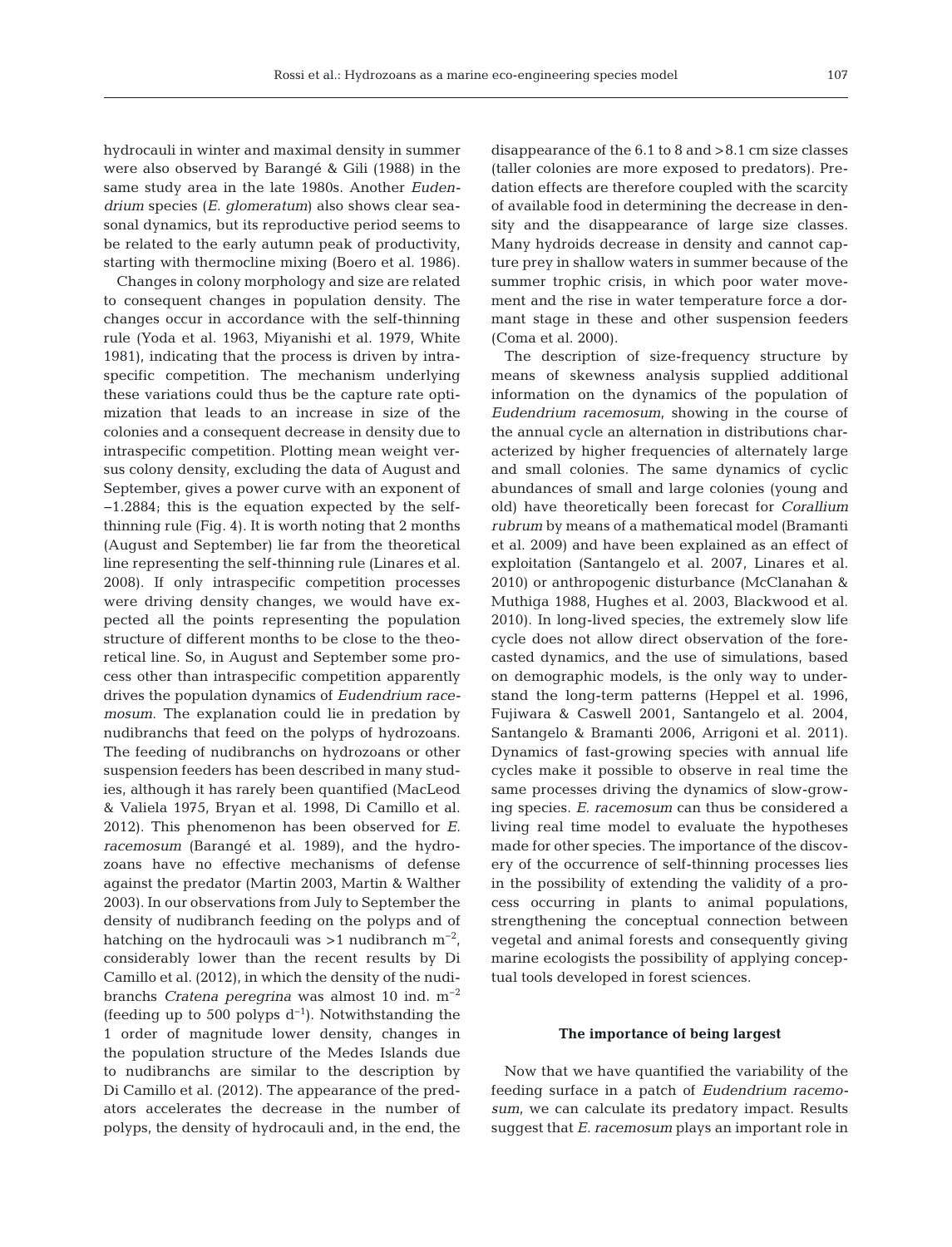energy transfer from the water column to benthic littoral communities. Predation impact on the seston by individual colonies is negligible, but considering the total feeding surface, patch capture rates are very high.

Considering the change in hydrocaulus height and the number of polyps per centimeter, the energy input in the reproductive period (May to June 1997) is different from that during the rest of the annual cycle. The 344 prey per hydrocaulus calculated for the reproductive period (38.3 µg C hydrocaulus<sup>-1</sup>) is 3 times greater than that in the non-reproductive period, with 117 prey hydrocaulus−1 (and almost 4 times less C entry, 10.9 µg C hydrocaulus−1). The diel mass-specific ingestion rate (in %) also varies according to the patch dynamics of *Eudendrium race mosum*; higher values are reached during the reproductive period (45 to 120%) than during the non-reproductive period (10 to 40%), and are among the highest for hydrozoans (Gili & Coma 1998). The values coincide with those previously recorded by Barangé & Gili (1988) in the non-reproductive period (39%, values from July and September). Di Camillo et al. (2012) also found a coincidence of this predatory impact and the reproductive period in the Adriatic Sea. This reinforces the hypothesis that there is a favorable period when the structure of the hydrocauli change, enhancing the feeding capability of the hydrozoan. The higher presence of lipids in the hydrocauli confirm this. This can also be extrapolated to gorgonians. It has been shown that lipid contents in young gorgonians (*Paramuricea clavata*, <10 cm tall, not reproductive) are 25 to 35% lower in the same period with respect to larger ones (females vs. young colonies; Rossi et al. 2006). The *E. racemosum* hydrocauli in the reproductive period may be compared to these mature colonies, whilst the young gorgonian colonies can be viewed similar to the short, dense colonies of the hydrozoan. In our view, it is important to stress again that it is not the prey per polyp that is favorable in the reproductive period (see Fig. 6), but the change in morphology of the hydrocaulus that optimizes the feeding surface of the patch and lets the hydrocauli accumulate essential energy stores that will be transferred to their offspring.

More importantly, as the patch structure changes to larger colonies, the trophic impact increases. This key point suggests that larger colonies have a more prominent role in benthic−pelagic coupling and in biogeochemical cycles than smaller ones. A 3-fold impact on the plankton community is not negligible, and the retention of carbon and nutrient cycling (by digestion, egesting and excretion) are more important as the hydrocauli grow and the capture surface increases as well. Compared with long-lived species, the present results demonstrate that larger colonies of e.g. gorgonians, alcyonarians and hard corals have a greater impact on benthic− pelagic processes and carbon retention than a denser patch of smaller colonies. In hydrozoans, carbon retention passes from ephemeral, fast-growing plankton to more stable structures (the hydrocaulus). In long-lived species, seston passes from the water column to the structural parts of animals which can retain carbon for decades or centuries.

There is increasing interest in the real impact of larger structures (land forests, kelp forests, seagrasses, animal forests) in carbon retention as they become older and more mature. Larger colonies will have a greater impact than non-mature populations on benthic−pelagic coupling and biogeochemical cycles and processes. In gorgonians, large colonies have a larger trophic impact and energy output (in terms of gonadal output, growth, and carbon retention in the structures) (Coma et al. 1998, Lasker et al. 1998, Rossi et al. 2008, Rossi & Gili 2009), but the possibility of comparing young and old populations has never been followed up. In the present study, we suggest that, taking into account the precise population dynamics of fast-growing species (which have similar growing structures compared to long-lived ones) and their trophic impact, we can make an acceptable extrapolation to the long-lived clonal animals, connecting these results to better understand the real impact of the animal forest in biogeochemical cycles.

## **CONCLUSIONS**

The population dynamics of fast-growing benthic suspension feeders reproduce, in a short time scale, the dynamics of long-lived species in which oscillations between size structure characterized by abundance of alternatively small or large colonies are supposed to occur over decades (Linares et al. 2008, Bramanti et al. 2009).

The strategy of suspension feeders to change patch structure over the annual cycle can be summarized in 3 points: (1) reproduction time is in spring, when the increase in feeding surface/hydrocaulus is highest; (2) a fast increase in height occurs within a few weeks, to avoid the trophic shadow of fleshy algae and compete better for food; and (3) lipids are accumulated in the hydrocaulus during the reproductive period. An optimal demographic structure for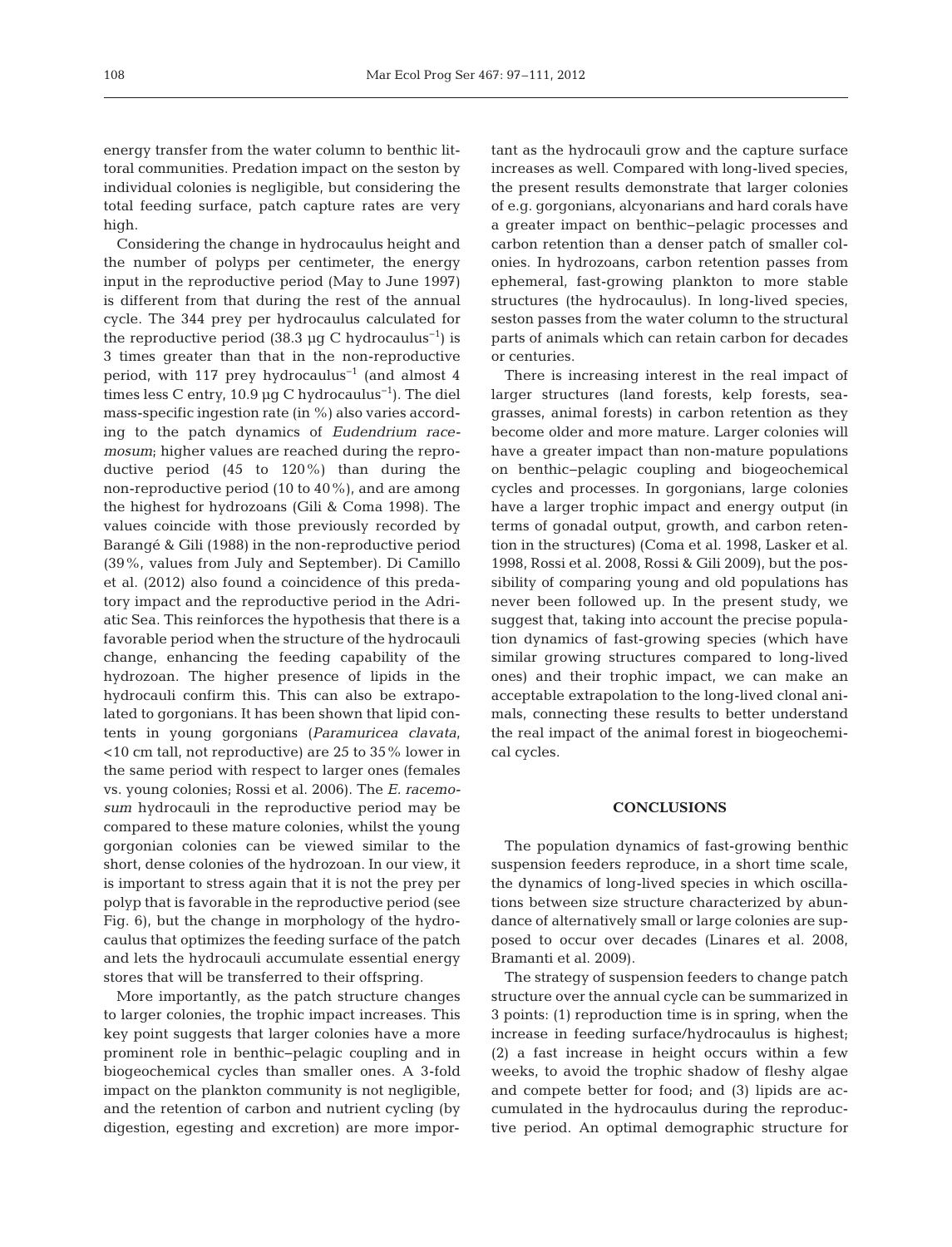prey and to accumulate energy for transfer to their offspring. The present study can be considered an interesting approach to the impact of animal forests on carbon retention and cycling using a fast-growing species as a model.

*Acknowledgements.* We are very grateful to J. Pascual for the water temperature data set. Carbon/nitrogen analysis was provided by the Scientist Technical Service (University of Barcelona) with the assistance of I. Casals and P. Fernandez. Support for this work was provided by a FPI fellowship from the 'Ministerio de Educación y Ciencia' and a Ramón y Cajal Contract (RyC-2007-01327) to S.R., by a CICYT grant and by the MAST-III-ELOISE European Union METRO MED Project. L.B. was supported by a Marie Curie Intra-European Fellowship within the 7th European Community Framework Programme (Project No. 221072).

#### LITERATURE CITED

- ▶ Adjeroud M, Pratchett MS, Kospartov MC, Lejeusne C, Penin L (2007) Small-scale variability in the size structure of scleractinian corals around Moorea, French Polynesia: patterns across depths and locations. Hydrobiologia 589: 117−126
- Arrigoni M, Manfredi P, Panigada S, Bramanti L, Santangelo ➤ G (2011) Life-history tables of the Mediterranean fin whale from stranding data. Mar Ecol 32:1-9
- ► Babcock RC (1991) Comparative demography of three species of scleractinian corals using age- and size-dependent classifications. Ecol Monogr 61:225-244
- ▶ Bak RPM, Meesters EH (1998) Coral population structure: the hidden information of colony size-frequency distributions. Mar Ecol Prog Ser 162: 301−306
	- Ballesteros E (1992) Els vegetals i la zonació litoral: espècies, comunitats i factors que influeixen en la seva distribució. Institut d'Estudis Catalans, Barcelona, p 351–366
- ▶ Barangé M (1988) Prey selection and capture strategies of the benthic hydroid *Eudendrium racemosum.* Mar Ecol Prog Ser 47:83-88
- ► Barangé M, Gili JM (1988) Feeding cycles and prey capture in *Eudendrium racemosum* (Cavolini, 1785). J Exp Mar Biol Ecol 115:281-293
	- Barangé M, Zabala M, Riera T, Gili JM (1989) A general approach to the *in situ* budget of *Eudendrium racemosum* (Cnidaria, Hydrozoa) in the western Mediterranean. Sci Mar 53:423-427
- ▶ Barnes H, Blackstock J (1973) Estimation of lipids in marine animals and tissue: detailed investigation of the sulphophosphovanillin method for 'total' lipids. J Exp Mar Biol Ecol 12: 103−118
- ► Bavestrello G, Puce S, Cerrano C, Zocchi E, Boero N (2006) The problem of seasonality of benthic hydroids in temperate waters. Chem Ecol 22(Supp 1): 197−205
- ▶ Beers JR (1966) Studies on the chemical composition of the major zooplankton groups in the Sargasso Sea off Bermuda. Limnol Oceanogr 11:520-528
	- Biswas AK, Biswas MR (1979) Handbook of environmental data and ecological parameters, Vol 6. Environmental sciences and applications. Pergamon, Oxford
- patches seems to enable the population to catch more > Blackwood J, Hastings A, Mumby P (2010) The effect of fishing on hysteresis in Caribbean coral reefs. Theor Ecol 5: 105–114
	- ► Boero F, Fresi E (1986) Zonation and evolution of a rocky bottom hydroid community. PSZN I: Mar Ecol 7:123-150
	- ► Boero F, Balduzzi A, Bavestrello G, Caffa B, Cattaneo-Vietti R (1986) Population dynamics of *Eudendrium glomeratum* (Cnidaria, Anthomedusae) on Portofino promontory (Ligurian Sea). Mar Biol 92: 81−85
	- Bramanti L, Santangelo G, Iannelli M (2009) Mathematical ➤ modelling for conservation and management of gorgonian corals:Young and olds, could they coexist? Ecol Model 220:2851-2856
	- ► Bryan PJ, McClintock JB, Baker BJ (1998) Population biology and antipredator defenses of the shallow-water Antarctic nudibranch *Tritoniella belli.* Mar Biol 132: 259−265
		- Buss LW (1979) Habitat selection, directional growth and spatial refuges:why colonial animals have more hiding places. In:Larwood G, Rosen BR (eds) Biology and systematics of colonial organisms. Systematics Assoc Spec Vol 11. Academic Press, London, p 459−497
	- Calder DR (1990) Seasonal cycles of activity and inactivity in ➤ some hydroids from Virginia and South Carolina, USA. Can J Zool 68:442-450
		- Calder DR, Maÿal EM (1998) Dry season distribution of hydroids in a small tropical estuary, Pernambuco, Brazil. Zool Verh 323:69-78
		- Coma R, Llobet I, Zabala M, Gili JM, Hughes RG (1992) The population dynamics of *Halecium petrosum* and *Halecium pusillum* (Hydrozoa, Cnidaria), epiphytes of *Halimeda tuna* in the northwestern Mediterranean. Sci Mar 56: 161−169
	- Coma R, Gili JM, Zabala M, Riera T (1994) Feeding and prey ➤ capture cycles in the aposymbiontic gorgonian *Paramuricea clavata.* Mar Ecol Prog Ser 115:257-270
	- ► Coma R, Lobet I, Gili JM, Zabala M (1996) Quantification of sexual reproduction in the marine benthic hydroid *Campanularia everta.* Mar Biol 125: 365−373
	- Coma R, Ribes M, Gili JM, Zabala M (1998) An energetic ➤ approach to the study of life-history traits of two modular colonial benthic invertebrates. Mar Ecol Prog Ser 162: 89−103
	- Coma R, Ribes M, Gili JM, Zabala M (2000) Seasonality in ➤ coastal benthic ecosystems. Trends Ecol Evol 15: 448−453
	- Di Camillo CG, Betti F, Bo M, Martinelli M, Puce S, Vas-➤ apollo C, Bavestrello G (2012) Population dynamics of *Eudendrium racemosum* (Cnidaria, Hydrozoa) from the North Adriatic Sea. Mar Biol 159: 1593−1609
	- ► Enquist BJ, Brown JH, West GB (1998) Allometric scaling of plant energetics and population density. Nature 395: 163−165
	- ► Fujiwara M, Caswell H (2001) Demography of endangered North Atlantic right whale. Nature 414:537-541
	- ► Garrabou J, Ballesteros E, Zabala M (2002) Structure and dynamics of north-western Mediterranean rocky benthic communities along a depth gradient. Estuar Coast Shelf Sci 55: 493−508
	- $\blacktriangleright$  Gili JM, Coma R (1998) Benthic suspension feeders: their paramount role in littoral marine food webs. Trends Ecol Evol 13: 316−321
		- Gili JM, Hughes RG (1995) The ecology of marine benthic hydroids. Oceanogr Mar Biol Annu Rev 33: 351−426
	- ► Gili JM, Ros J (1985) Study and cartography of the benthic communities of the Medes Islands (NE Spain). PSZN I: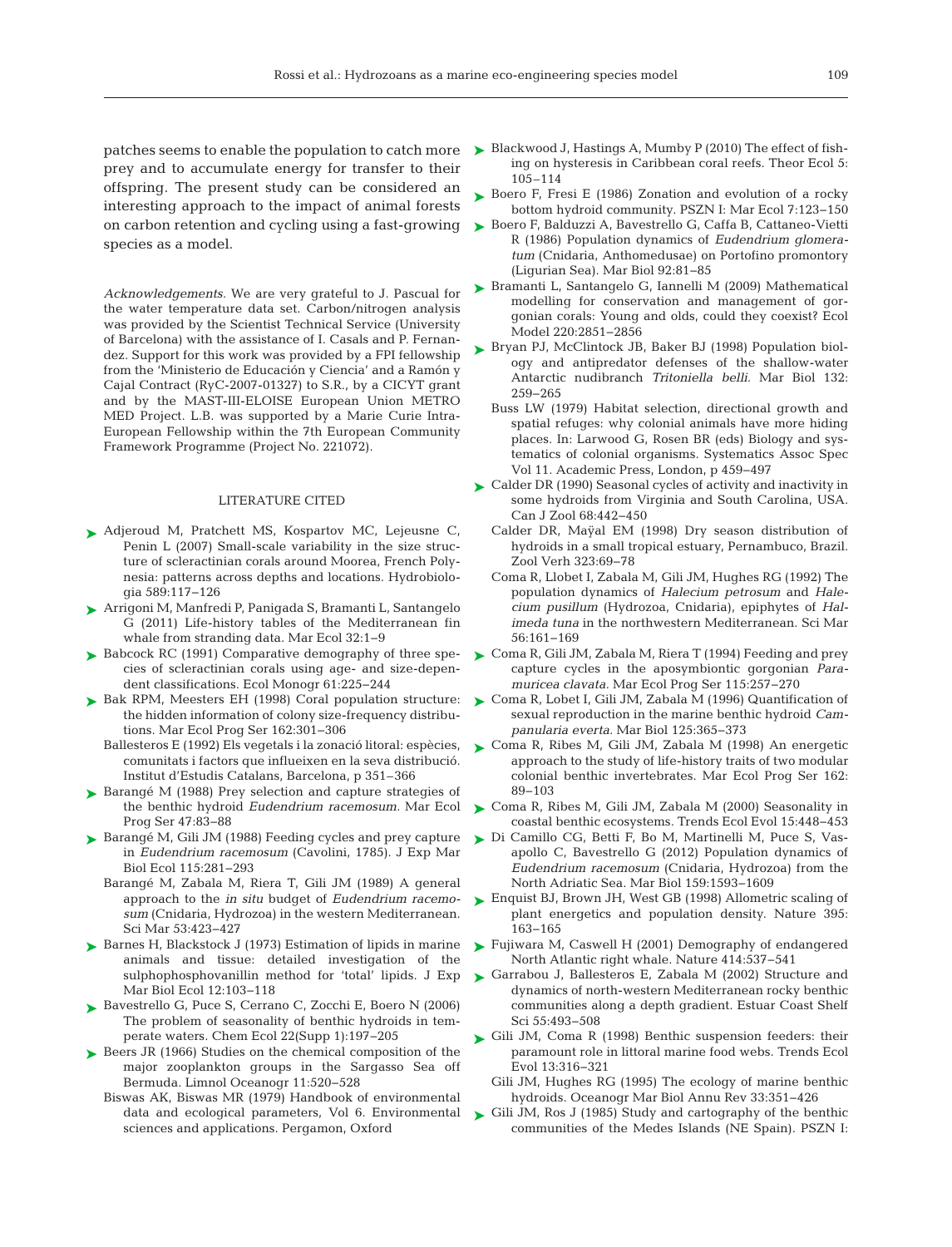Mar Ecol 6:219-238

- feeding by the hydroid *Tubularia larynx* Ellis and Solander, 1786. Sci Mar 60:43-54
- Gili JM, Duró A, García-Valero J, Gasol JM, Rossi S (2008) ➤ Herbivorism in small carnivores: benthic hydroids as an example. J Mar Biol Assoc UK 88: 1541−1546
- ► Gori A, Linares C, Rossi S, Coma R, Gili JM (2007) Spatial variability in reproductive cycles of the gorgonians *Paramuricea clavata* and *Eunicella singularis* in the western Mediterranean. Mar Biol 151: 1571−1584
- ► Gori A, Rossi S, Linares C, Berganzo E, Orejas C, Dale MRT, Gili JM (2011) Size and spatial structure in deep vs shallow populations of the Mediterranean gorgonian *Eunicella singularis* (Cap de Creus, northwestern Mediterranean Sea). Mar Biol 158: 1721−1732
- ► Grémare A, Amouroux JM, Charles F, Dinet A and others (1997) Temporal changes in the biochemical composition and nutritional value of the particulate organic matter available to surface deposit-feeders: a two year study. Mar Ecol Prog Ser 150: 195−206
- ► Hall DJ, Cooper WE, Werner EE (1970) An experimental approach to the production dynamics and structure of freshwater animal communities. Limnol Oceanogr 15: 839−928
- ► Helmuth B, Sebens KP (1993) The influence of colony morphology and orientation to flow on particle capture by the scleractinian coral *Agaricia agaricites* (Linnaeus). J Exp Mar Biol Ecol 165: 251−278
- ► Heppell SS, Crowder LB, Crouse DT (1996) Models to evaluate headstarting as a management tool for long-lived turtles. Ecol Appl 6:556–565
- ▶ Hughes TP (1989) Community structure and diversity of coral reefs: the role of history. Ecology 70:275−279
- ► Hughes TP, Jackson JBC (1985) Population dynamics and life histories of foliaceous corals. Ecol Monogr 55: 141−166
- ▶ Hughes TP, Baird AH, Bellwood DR, Card M and others (2003) Climate change, human impacts, and the resilience of coral reefs. Science 301:929-933
- ► Hunter T (1989) Suspension feeding in oscillating flow: the effects of colony morphology and flow regime on plankton capture by the hydroid *Obelia longissima.* Biol Bull (Woods Hole) 176:41-49
- ▶ Jackson JBC (1977) Competition on marine hard substrata: the adaptative significance of solitary and colonial strategies. Am Nat 111:743-767
- ► Kim K, Lasker HR (1997) Flow-mediated resource competition in the suspension feeding gorgonian *Plexaura homomalla* (Esper). J Exp Mar Biol Ecol 215:49-64
	- Komsta L, Novomestky F (2011) Moments: moments, cumulants, skewness, kurtosis and related tests. R package Version 0.12. Available at: http://CRAN.R-project.org/ package=moments
- ► Lasker HR, Kim K, Coffroth MA (1998) Production, settlement, and survival of plexaurid gorgonian recruits. Mar Ecol Prog Ser 162: 111−123
- ► Lewin R (1986) Supply-side ecology. Science 234:25-27
- Linares C, Coma R, Garrabou J, Díaz D, Zabala M (2008) ➤ Size distribution, density and disturbance in two Mediterranean gorgonians: *Paramuricea clavata* and *Eunicella singularis.* J Appl Ecol 45: 688−699
- ► Linares C, Bianchimani O, Torrents O, Marschal C, Drap P, Garrabou J (2010) Marine Protected Areas and the conservation of long-lived marine invertebrates: the Medi-

terranean red coral. Mar Ecol Prog Ser 402:69-79

Gili JM, Hughes RG, Alvà V (1996) A quantitative study of  $\blacktriangleright$  Llobet I, Gili JM, Hughes RG (1991) Horizontal, vertical and seasonal distributions of epiphytic hydrozoa on the alga *Halimeda tuna* in the northwestern Mediterranean Sea. Mar Biol 110:151–159

> MacLeod P, Valiela I (1975) The effect of density and mutual ➤ interference by a predator: a laboratory study of predation by the nudibranch *Coryphella rufibranchialis* on the hydroid *Tubularia larynx.* Hydrobiologia 47: 339−346 Margalef R (1974) Ecología. Omega, Barcelona

- ► Martin R (2003) Management of nematocysts in the alimentary tract and in cnidosacs of the aeolid nudibranch gastropod *Cratena peregrina.* Mar Biol 143: 533−541
	- Martin R, Walther P (2003) Protective mechanisms against the action of nematocysts in the epidermis of *Cratena peregrina* and *Flabellina affinis* (Gastropoda, Nudibranchia). Zoomorphology 122:25-35
- McClanahan TR, Muthiga NA (1988) Changes in Kenyan ➤ coral reef community structure and function due to exploitation. Hydrobiologia 166:269-276
- ► McFadden CS (1986) Colony fission increases particle capture rates of a soft coral: advantages of being a small colony. J Exp Mar Biol Ecol 103: 1−20
- ► McMahon T (1973) Size and shape in biology. Science 179: 1201−1204
- ► Miyanishi K, Hoy AR, Cavers PB (1979) A generalized law of self-thinning in plant populations (self-thinning in plant populations). J Theor Biol 78:439-442
- ▶ Muller-Landau HC, Condit RS, Harm KE, Marks CO and others (2006) Comparing tropical forest tree size distributions with the predictions of metabolic ecology and equilibrium models. Ecol Lett 9: 589−602
- ▶ Oliveira OMP, Marques AC, Migotto AE (2000) Morphometric patterns of two fouling *Eudendrium* spp. (Hydrozoa, Anthomedusae, Eudendriidae) from Sao Sebastiao (SP, SE Brazil). Braz Arch Biol Technol 43:519-526
- ▶ Paffenhofer GA (1968) Nahrungsaufnahme, Stoffumsatz und Energiehaushalt des marinen Hydropolypen *Clava multicornis*. Helgol Wiss Meeresunters 18: 1−44
	- Paine RT (1994) Marine rocky shores and community ecology: an experimentalist's perspective. In: Kinne O (ed) Excellence in ecology, Vol 4. Ecology Institute, Oldendorf/Luhe, p 95-105
- ▶ Patterson MR (1992) A mass transfer explanation of metabolic scaling relations in some aquatic invertebrates and algae. Science 255: 1421−1423
	- Pulliam HR (1996) Sources and sinks: empirical evidence and population consequences. In: Rhodes OE, Chesse RK, Smith MH (eds) Population dynamics in space and time. University of Chicago Press, Chicago, IL, p 45−69
- Ribera d'Alcalá M, Conversano F, Corato F, Licandro P and ➤ others (2004) Seasonal patterns in plankton communities in a pluriannual time series at a coastal Mediterranean site (Gulf of Naples): an attempt to discern recurrences and trends. Sci Mar 68:65–83
- ► Rossi S, Gili JM (2005) Temporal variation and composition of near-bottom seston features in a Mediterranean coastal area. Estuar Coast Shelf Sci 65: 385−395
- ► Rossi S, Gili JM (2009) Reproductive features and gonadal development cycle of the soft bottom-gravel gorgonian *Leptogorgia sarmentosa* (Esper, 1791) in the NW Mediterranean Sea. Invertebr Reprod Dev 53: 175−190
- ▶ Rossi S, Tsounis G (2007) Temporal and spatial variation in protein, carbohydrate, and lipid levels in *Corallium rubrum* (Anthozoa, Octocorallia). Mar Biol 152: 429−439